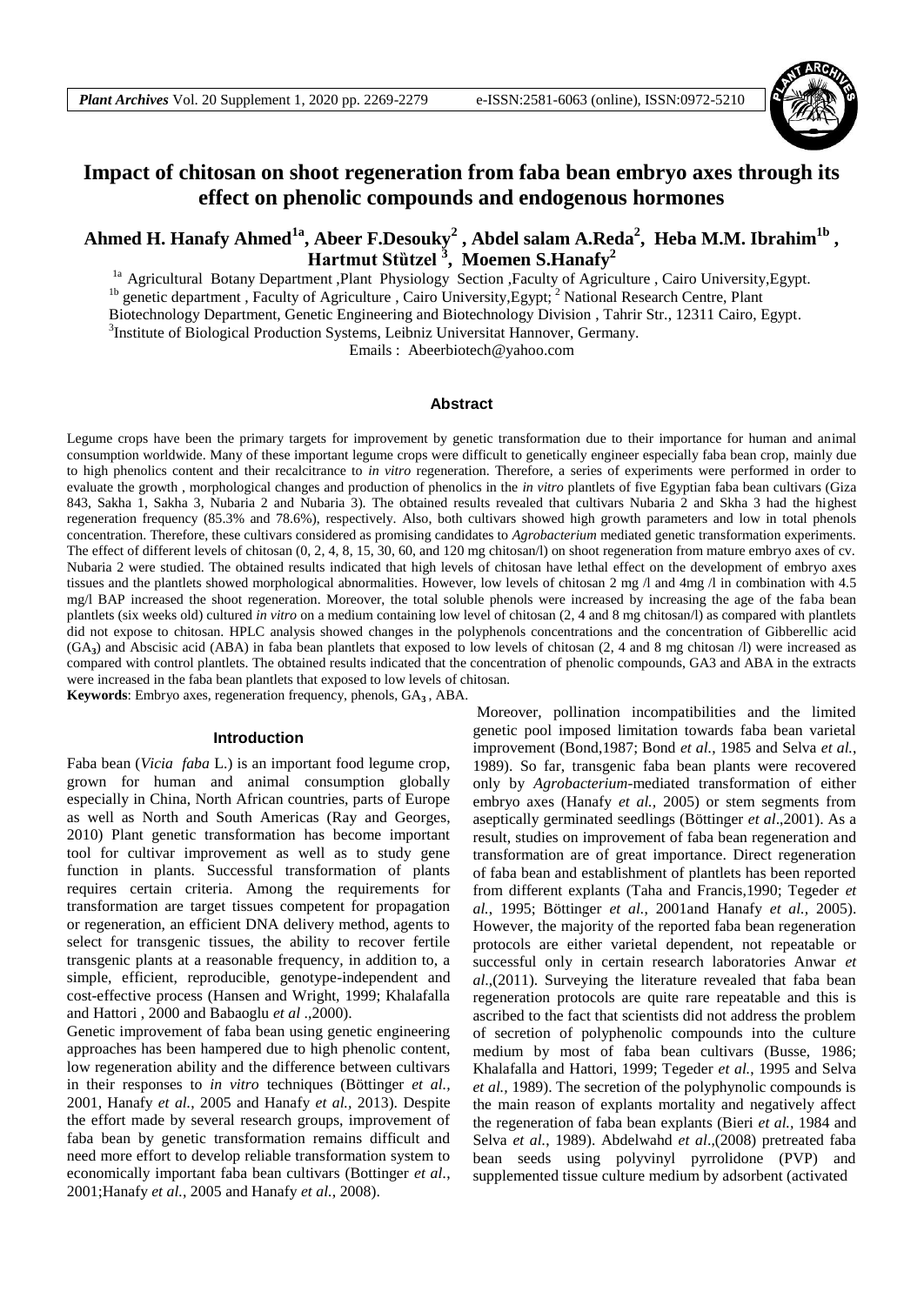charcoal) and antioxidants to minimize the effect of phenolic compound which causing browning which killing faba bean explants and causing difficulties for *in vitro* regeneration. his treatment improved shoot regeneration by reducing the lethal browning in faba bean explants.

 Chitosan is natural polymers composed of randomly distributed *β*-(1-4)-linked D-glucosamine (deacetylated unit) and *N*-acetyl-D-glucosamine (acetylated unit) as described by Islam *et al* .(2017) . Chitosans of defined molecular weight (Mw 10–213 kDa) as mentioned by Huang *et al* .(2005). Chitosan is a biodegradable natural product extracted from the shells of shrimps, crabs and insects which enhancing plant physiological properties. In addition, the chitosan has many applications such as the treatment with chitosan modulate many genes related to plant defense signaling pathways (Köhle *et al.*,1985 and Sharif *et al*., 2018). Moreover, chitosan is used as cell stimulating additive in plant tissue culture (Kowalski *et al.,* 2006 and Nge *et al.,*  2006). Hanafy Ahmed *et al.*,(2016) mentioned that chitosan has a role in increasing the concentration of endogenous plant hormones such as  $(GA_3 \text{ and } ABA)$  as a result of terpenoid formation. This study was undertaken to investigate the effect of chitosan on faba bean regeneration and to evaluate the content of the polyphenolic compounds and endogenous plant hormones (GA**<sup>3</sup>** and ABA) in different economically important faba bean cultivars in order to improve faba bean regeneration protocol as a first step to establish reliable transformation system for faba bean crop

# **Material and Method**

## **Evaluation of regeneration capacity and phenolic compounds concentrations in five Egyptian faba bean cultivars**

Seeds of five faba bean cultivars (Giza 843, Sakha 1, Sakha 3, Nubaria 2 and Nubaria 3) were obtained from Egyptian Agriculture Research Center (Field Crop Institute - Legume Department). Mature seeds were surface sterilized by immersion for 1 minute in 70 % ethanol and for 6 minutes in 50% Clorox® solution (5.4% sodium hypochlorite) followed by washing four times with sterilized tap water, and soaked overnight in sterile tap water with shaking at 90 to 95 rpm. The embryo axes explants were prepared as described by Hanafy *et al.* (2005) by isolation of the embryo axes and longitudinally slicing them into 2 to 3 slices. Then, a total of 30 embryo axes explants were cultured on SIM medium(Shoot Induction Medium) MS basal salt medium, (Murashige and Skoog ,1962) supplemented with B5 vitamins (Gamborg *et al.,* 1968), 3% sucrose, 4.5 mg/l BAP and 0.1mg/l NAA solidified with 0.2% gelrite). The pH of the medium was adjusted to 5.7 before autoclaving at 121°C for 15 min. The petri dishes (100x15mm) were sealed with parafilm and incubated at 22° in light of 16h duration. Two weeks later, the numbers of regenerated shoots were counted to calculate the regeneration percentage for each cultivar. After 8 weeks from regeneration on Shoot Induction Medium (SIM medium) Shoot height, shoot no per explants, node no per shoot, fresh weight and dry weight were recorded. On the other hand, total phenols (total soluble phenols and conjugated phenols) were determined in the tested faba bean

cultivars using Folin–Ciocalteu reagent and spectrophotometric method according to Singleton and Rossi ,(1965). There were at least three replications of each treatment and the experiment was performed twice.

#### **Effect of different chitosan levels on shoot regeneration**

Different level (0, 2, 4, 8, 15, 30, 60 and 120 mg chitosan/l) of chitosan were added separately to SIM medium to study the effect of chitosan on the regeneration frequency of faba bean embryo axes. The experiment was performed with 30 mature embryo axes explants from Nubaria 2 cultivar for each treatment with 3 replicates. The number was counted after 2 week from culturing the faba bean embryo axes on SIM supplemented with different chitosan level. After 6 weeks , shoot height, shoot number per explants, leaves number, fresh weight and dry weight were recorded.

#### **Estimation of total soluble phenols**

The concentration of total soluble phenols was measured in the regenerated plantlets with the age of 6 weeks from culturing the embryo axes using a modified Folin and Ciocalteu ,(1927) method, employing the reduction of a phosphowolframate–phosphomolybdate complex to blue products by phenolic compounds. Briefly, 2g fresh tissues were extracted with 40 ml ethanol 80%. The extract was soaked in brown bottle for 24 hr at room temperature, sonicated for 10min and the volume was adjusted to 50 ml by ethanol 80%. Finally, the extracts were filtered through whatman filter paper. Total soluble phenols were determined calorimetery by Folin – Ciocalteu reagent and were expressed as µg gallic acid equivalent /g sample as described by Singleton and Rossi, (1965). This analysis carried out at Faculty of Agriculture (Cairo University Research Park ) .

## **HPLC-Analysis of polyphenolics Compounds**

Instrument Condition: Agilent1260 infinity HPLC Series (Agilent, USA), equipped with Quaternary pump, a Zorbax Eclipse plus C18 column 100 mm x 4.6 mm i.d., (Agilent technologies, USA), operated at  $25^{\circ}$ C. The separation is achieved using a ternary linear elution gradient with (A) HPLC grade water 0.2 %  $H_3PO_4$  (v/v), (B) methanol and (C) acetonitrile. The injected volume was 20 µl. Detection using VWD detector set at 284 nm. Instrument condition: temperature 27 <sup>º</sup>C, Humidity 40% (Schneider*,* 2014). This HPLC analysis carried out at Faculty of Agriculture (Cairo University Research Park ).

## **Extraction, purification and estimation of plant hormones (GA3andABA)**

Plant hormones (GA**3**andABA) were extracted from regenerated shoots exposed to different chitosan level (0, 2, 4, and 8 mg/l) according to Horemans *et al*. (1984). Briefly, faba bean fresh tissues (5 g) were homogenized in ice cold absolute methanol 25ml for 5min at 4ºC the mixture leaved for 3h at 4ºC and followed by another extraction step with methanol 80% for 1 hr at 4C°. The extracts were Filtrated through 0.45µm MF Millipore filters.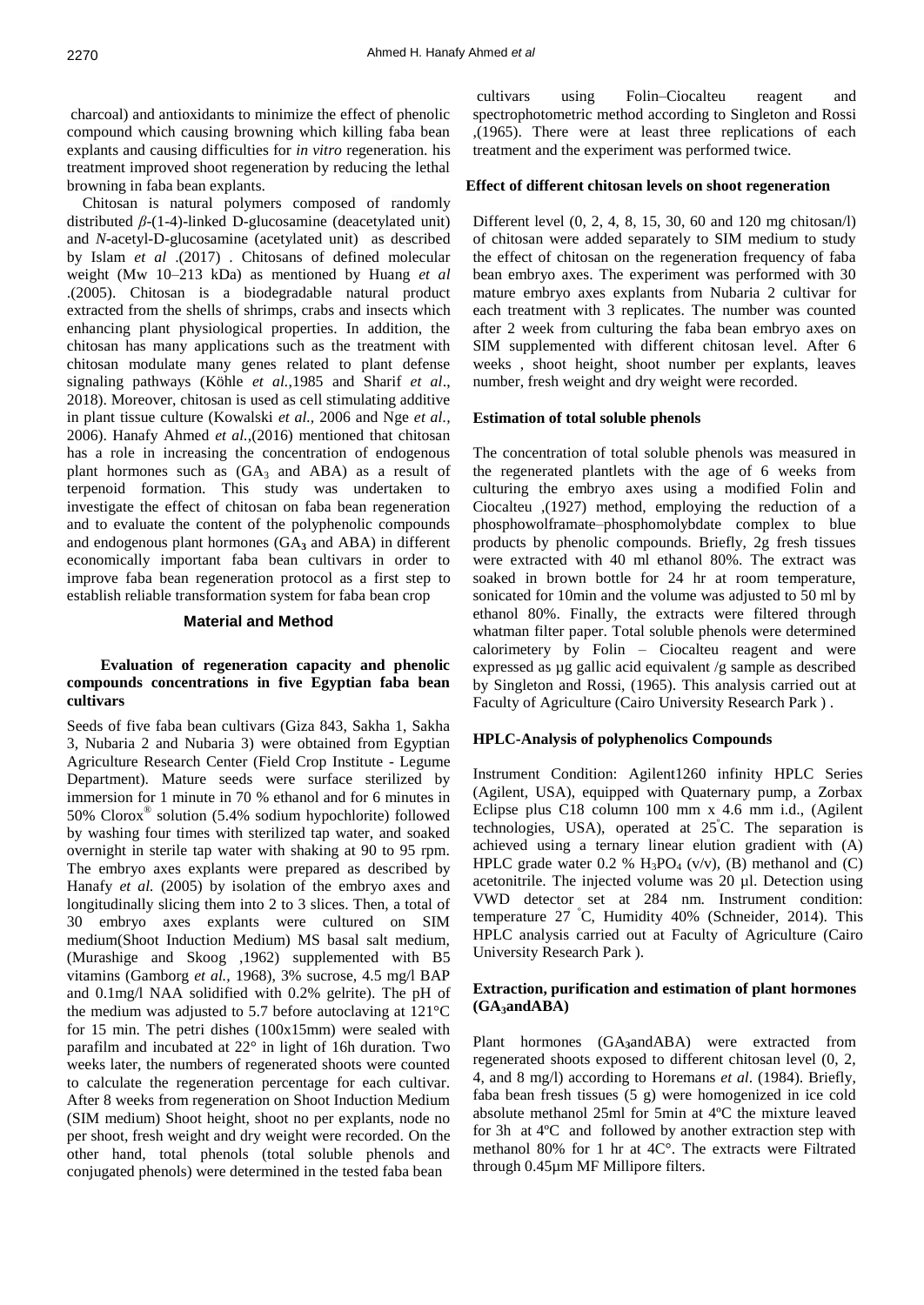After filtration the aqueous methanol phases were collected and cold petroleum ether at 3 times were added to 1/2 volume of filtrate. Take aqueous phase and evaporate it to enrich with rotary evaporator at 45-48 ºC enrich elute is acidify with 0.1 mol/l HCl to pH 2.8-3.0 . the extract partition with ethyl acetate, 3 times at 1/2 volume of aqueous phase. Use Ethyl acetate phase evaluate to dryness with rotary evaporator at 40-42 ºC and Dissolve in 8ml 100% redistilled MeOH. The extract filtered through 0.45µm MF Millipore filters. Then purified samples was used for measuring plant hormones (GA**<sup>3</sup>** andABA ) using HPLC method as described by Jones *et al*. (1980), HPLC (Hewlett packard1050) column phenomenex hypersil 5µ C18(OD5) was used . All standards were dissolved in methanol (l.0mg ml<sup>-1</sup>). This analysis carried out at Horticulture Institute Central Lab –Agriculture Research Center .

# **Statistical analysis**

All data were subjected to appropriate statistical and conventional method of analysis for variance, Standard deviation and Least significant difference according to Snedecor and Cochran (1989). Computer designed (Microsoft Excel 2007) was used.

## **Results and Discussion**

With the aim of improving faba bean *Agrobacterium*mediated transformation system, carried several experiments were carried out with 5 elite Egyptian faba bean cultivars e.g., Giza 843, Sakha 1, Sakha 3, Nubaria 2 and Nubaria 3 (Obtained from Agriculture Research Centre (ARC), Egypt) in order to select cultivars with highest regeneration capacity with relatively low concentrations of phenolic compounds. Data presented in Table (1) indicated the regeneration capacity differences between five faba bean local cultivars (recommended by the breeders) from embryo axes. Cultivars Nubaria 2 and Sakha 3 have the highest regeneration capacity from embryo axes. The mean shoot number per explants, shoot length, node number per shoot, fresh weight (FW) and dry weight (DW) were recorded after 6 weeks of cultivation on SIM (Shoot Induction Medium) Table (2). Cultivars Sakha 3, Nubaria 2 and Giza 834 have the highest regeneration capacity from embryo axes, the mean shoot number per explant was around 4 from both cultivars. However, the shoot length for the Sakha 3 and Nubaria 2 was ranged from 6.67 cm and 6.17 cm, respectively(Table 2). On the other hand, we determined the total, free and conjugated phenolic compound in the tested faba bean cultivars using spectrophotometric method (Singleton *et al*., 1965). Sakha 3 and Nubaria 2 have low concentrations of total phenol 2.71 mg/g FW. and 2.19 mg/g FW., respectively. The data presented in Tables 1, 2 and 3 concluded that cultivars Sakha 3 and Nubaria 2 have high growth parameters and relatively low phenolic compounds concentrations. As mentioned above, grain legumes as a general are recalcitrant for *in vitro* culture and regeneration. There are several reports indicated that plant regeneration from preexcited meristematic cells on embryo axes, shoot tip and cotyledonary nodes were used as an efficient shoot regeneration system in grain legumes (Hanafy *et al.,* 2008).

The regeneration efficiency depend on several factor such as type of explant, type of growth regulator and their The regeneration efficiency depend on several factor such as type of explant, type of growth regulator and their combinations and plant species. In this regard, many reports indicated that the regeneration capacity of embryo axes is higher than the regeneration capacity of shoot tips in faba bean plants (Khalafalla and Hattori ,2000 ; Babaoglu *et al* ., 2000 and Metry *et al*., 2007). Moreover, Metry *et al*. (2007) . As mentioned that the regeneration frequency was increased with incubation of the culture in dark for one week and using of charcoal in medium for eliminating the browning problem which result from phenolic compounds. . However, the addition of activated

**Table 1:** Shoot regeneration percentage from embryonic axes from five faba bean cultivars.

| Cultivars | Regeneration % |  |
|-----------|----------------|--|
| G843      | 65.4%          |  |
| Sakha1    | 66.3%          |  |
| Sakha3    | 78.6%          |  |
| Nubaria2  | 85.3%          |  |
| Nubaria3  | 73%            |  |

charcoal had a negative impact in the regeneration capacity of the explants which reduced the number of shoots per explant to 0-1 shoot/ explant as compared to 2-5 shoots /explant in the absence of charcoal. This ascribed to the fact that activated charcoal absorbed the plant growth regulators. In the same lineMohamed *et al*.,(1992) developed *in vitro*  regeneration protocol using embryo axes explants in common bean (*Phaseolus vulgaris* L.). The obtained results are in a harmony with those previously reported by Hanafy *et al*.(2005); Metry *et al*.(2007) ; Khalafalla and Hattori ,(2000) and Babaoglu *et al*.( 2000). Fresh weight and dry weight of the regenerated plantlets were recorded after 8 weeks of culture. The fresh and dry weight of the regenerated plantlet of cv. Nubaria 2 were the highest with 2.02g and 0.14g, respectively as compared with other four cultivars Table (2). The obtained results are in agreement with those obtained by Anwar *et al*.,(2011) who used cotyledon explants with half embryonic axis in faba bean cultivars as rapid, efficient regeneration system and regenerated shoot was 5 cm long in average. The total phenolics, free phenolic compounds and conjugated phenolic of the regenerated plantlets faba bean cultivars are summarized in Table (3). Among the different faba bean cultivars analyzed, total phenolics ranged from 2.19 to 8.78 mg/g FW., while free phenolic compounds ranged from 0.05 to 2.83 mg /g FW. and the conjugated phenolic compounds ranged from 2.05 to 5.95 mg/g FW. The cultivar G843 had the highest values for total phenolics, free phenolic compounds and conjugated phenolic compounds (8.78, 2.83 and 5.95 mg/g FW. , respectively) as compared with all other cultivars studied. However, the obtained results indicated that Sakha 3 was the cultivar with the lowest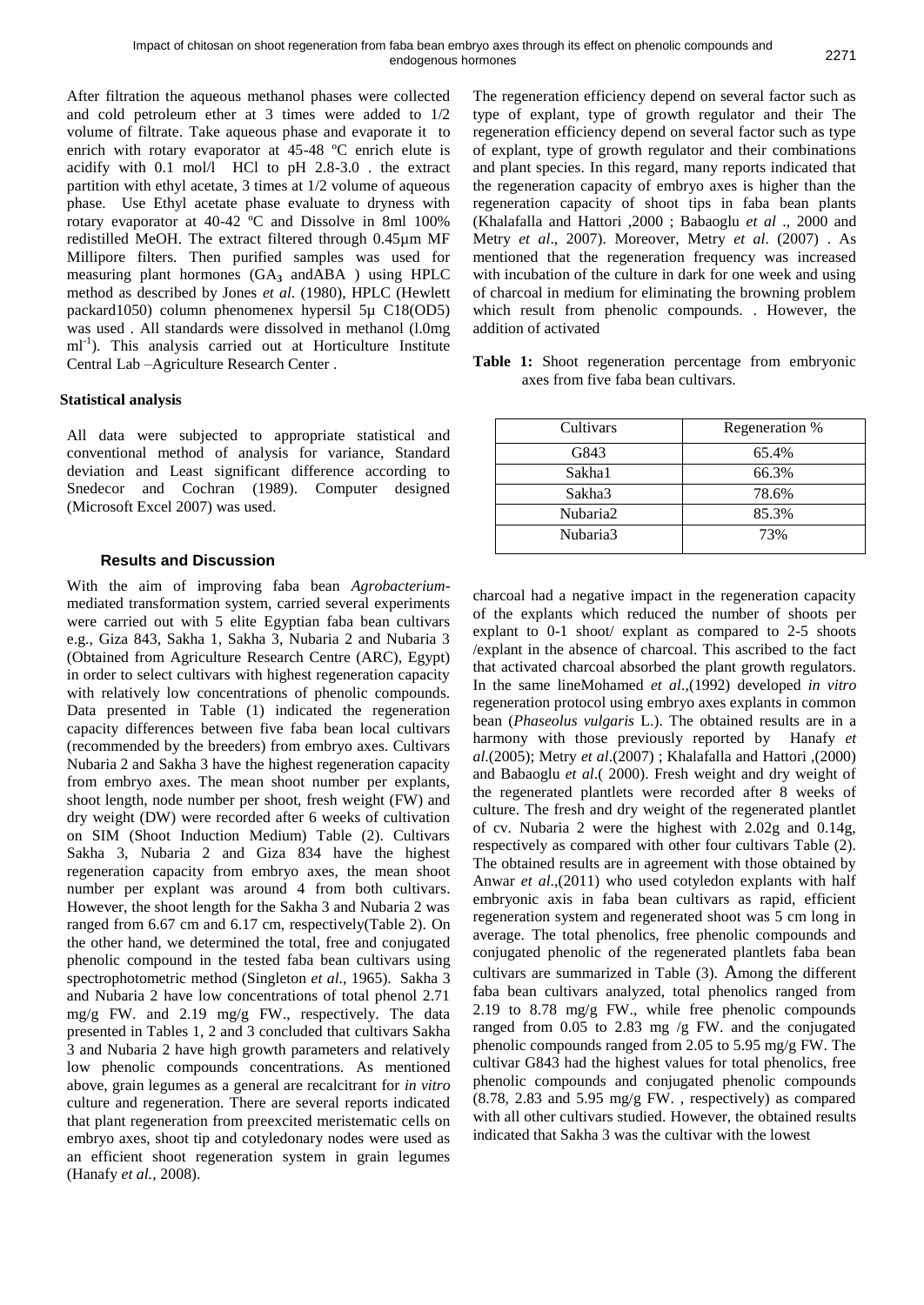concentration of total phenolic compound and free phenolic compounds (2.19 and 0.05 mg/g FW, respectively) with moderate level of conjugated phenolic compounds (2.14 mg/g FW). Based on the data presented in Tables 1, 2 and 3, Nubaria2 and Sakha3 cultivars can be recommended for

further *in vitro* regeneration and genetic transformation work as these cultivars had higher values for regeneration frequency, shoot numbers per explant, shoot height, node number per shoot, fresh weight than the other tested cultivars with moderate levels of total phenolic compounds, free phenolic compounds and conjugated phenolic compounds.

**Table 2 :** Shoot height, shoots number per explants, node number per shoot, fresh weight and dry weight of faba bean after 8 weeks of culturing the embryo axes explants on SIM (Shoot Induction Medium ).

|             | Plant growth parameters |                                |                               |                                |                       |
|-------------|-------------------------|--------------------------------|-------------------------------|--------------------------------|-----------------------|
| Cultivars   | Shoot Length cm $\pm$   | Shoots no. per                 | Node no. per                  |                                |                       |
|             | S.E                     | explants $\pm$ S.E             | shoot $S.E$                   | $FW. \pm S.E$                  | $DW \pm S.E$          |
|             |                         |                                |                               |                                |                       |
| Nubaria 2   | $6.67 \pm 0.88^a$       | $4.00 \pm 0.577$ <sup>a</sup>  | $3.67 \pm 0.333^a$            | $2.02 \pm 0.221$ <sup>a</sup>  | $0.14 \pm 0.012^a$    |
| Nubaria3    | $4.33 \pm 0.60^{\circ}$ | $3.33 \pm 0.882$ <sup>ab</sup> | $3.00 \pm 0.00^b$             | $1.96 \pm 0.257$ <sup>ab</sup> | $0.11 \pm 0.0177^b$   |
| Sakha1      | $3.67 \pm 0.33^b$       | $2.33 \pm 0.333^b$             | $3.00 \pm 0.00^b$             | $1.58 \pm 0.198^{ab}$          | $0.11 \pm 0.020^b$    |
| Sakha3      | $6.17 \pm 1.69^{\rm a}$ | $4.00 \pm 0.577$ <sup>a</sup>  | $3.33 \pm 0.333^b$            | $1.51 \pm 0.124^{ab}$          | $0.11 \pm 0.008^b$    |
| G843        | $3.67 \pm 0.60^b$       | $4.00 \pm 0.000^a$             | $3.67 \pm 0.333$ <sup>a</sup> | $1.40 \pm 0.133^b$             | $0.12 \pm 0.003^{ab}$ |
| L.S.D. 0.05 | 2.4                     | 1.4                            | 0.7                           | 0.5                            | 0.03                  |

FW: Fresh weight , DW: Dry weight

**Table 3:** Determination of total, free and conjugated phenolic compounds in the regenerated plantlets of five faba bean cultivars.

|                  | Phenols                               |                                      |                                       |
|------------------|---------------------------------------|--------------------------------------|---------------------------------------|
| <b>Cultivars</b> | Total phenolic compound<br>(mg/g FW.) | Free phenolic compound<br>(mg/g FW.) | Conj. Phenolic compound<br>(mg/g FW.) |
|                  |                                       |                                      |                                       |
| Nubaria 2        | $2.71 \pm 0.014^b$                    | $0.54 \pm 0.772^b$                   | $2.17 \pm 0.011$ °                    |
| Nubaria 3        | $2.64 \pm 0.032$ <sup>c</sup>         | $0.30 \pm 0.011$ <sup>d</sup>        | $2.33 \pm 0.015^b$                    |
| Sakha1           | $2.76 \pm 0.019^b$                    | $0.69 \pm 0.02$ <sup>c</sup>         | $2.05 \pm 0.017$ <sup>d</sup>         |
| Sakha3           | $2.19 \pm 0.011$ <sup>d</sup>         | $0.05 \pm 0.003^e$                   | $2.14 \pm 0.011^e$                    |
| G843             | $8.74 \pm 0.021$ <sup>a</sup>         | $2.83 \pm 0.014^a$                   | $5.95 \pm 0.014^a$                    |
| L.S.D. 0.05      | 0.04                                  | 0.03                                 | 0.03                                  |

FW: Fresh weight

Faba bean *in vitro* plant regeneration is limited by phenolic oxidation. These compounds have negative effect on plant tissues such as browning and cell death which cause difficulties in plant regeneration (Selva *et al*.,1989 and Böttinger *et al*., 2001). In order to minimize the lethal effect of the phenolic compound, Abdelwahd *et al* .,(2008) pretreated faba bean seeds with polyvinyl pyrrolidone and supplemented the tissue culture medium with activated charcoal and antioxidants. Klenotičová *et al.* (2013) used shoot apices and cotyledonary nodes of low tannin faba bean cultivars for shoot regeneration system.

## **Effect of chitosan on faba bean regeneration.**

Standard shoot induction medium (SIM) containing MS basal salt medium supplemented with B5 vitamins, 4.5 mg/l BAP,

0.1 mg/l NAA supplemented with different concentration from chitosan at low level (0, 2, 4 and 8mg chitosan /l) and high level (15, 30, 60 and 120 mg chitosan/l). The influence of chitosan levels on the regeneration efficiency and growth after four weeks and six weeks on SIM is shown in Fig (2) and Table (4). High level of chitosan had a lethal effect on the embryo axes as shown in  $Fig(1)$ . However, low level of chitosan at 2 and 4 mg chitosan/l in combination with 4.5 mg/l BAP enhanced the regeneration frequency to 91.51%, 94.54%, respectively as compared with 83.52% in untreated explants of cv. Nubaria 2. Moreover, with increasing chitosan level to 8mg chitosan/l, the regeneration frequencies decreased to 78.79%. The results obtained are in accordance with Wiszniewska and Piwowarczyk (2014) who reported that the increment of chitosan level resulted in complete destruction of soybean cells. Therefore, it can be concluded that high level of chitosan may has a toxic effect on faba bean explants.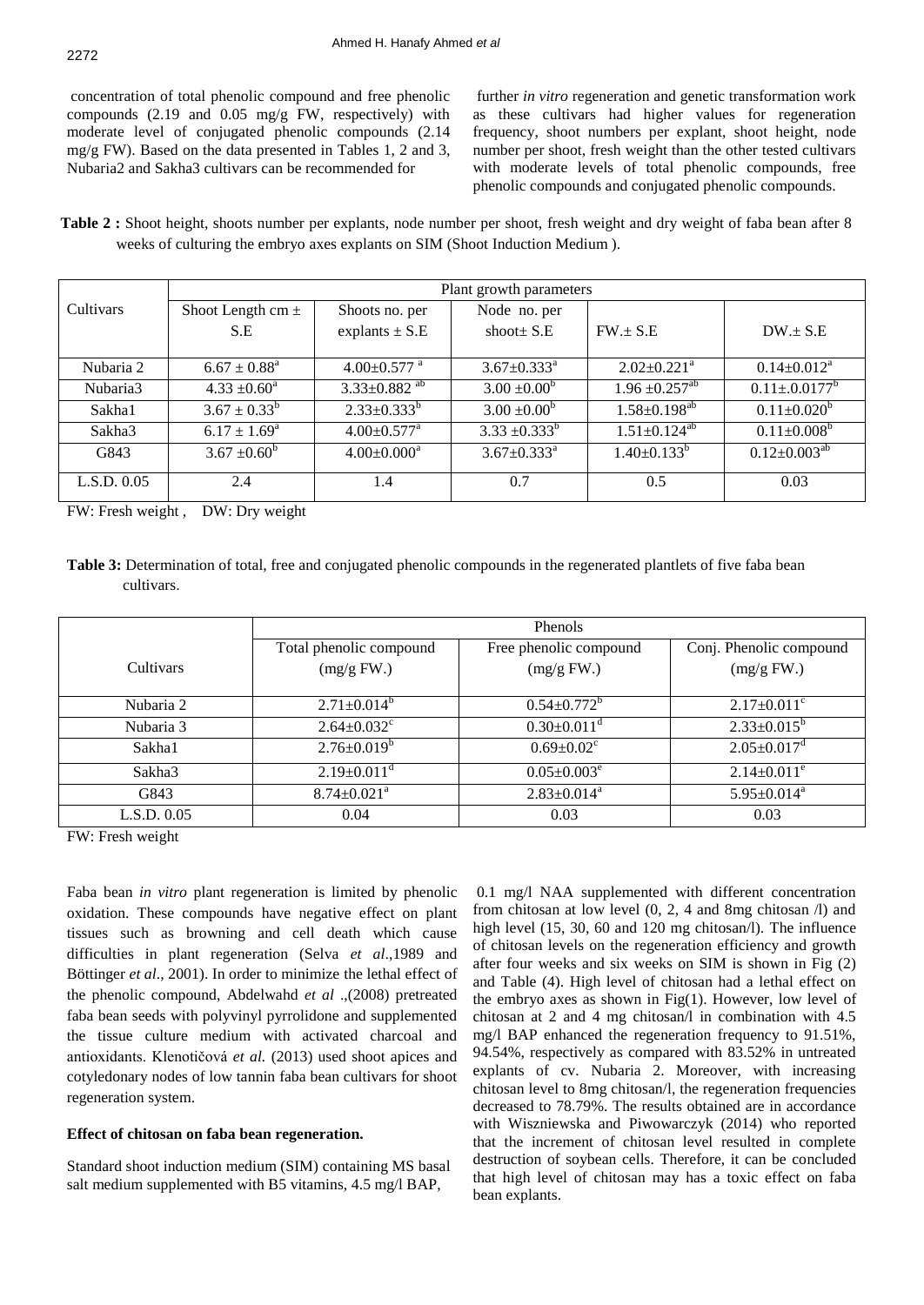

**Fig .1:** Effect of high level of chitosan (0, 15, 30 and 60 mg chitosan /l, from left to right) on faba bean regeneration from embryo axes of cultivar Nubaria 2 after 2 weeks.

On the other hand, the obtained results are in contrary to those obtained by Zakaria *et al*.(2009) ; Sopalun *et al*.( 2010) and Mondal *et al.*(2013) in minituber yield of *Solanum tuberosum* (L.), *Grammatophyllum speciosum* (L.) and in mung bean, respectively who reported that chitosan at high levels posses variation responses among plant species. Data presented in Table (4) indicate that in all cases, addition of chitosan at low levels increased shoot height as well as fresh and dry weight, , while shoot number per explants was not significantly changed. On the other hand, high levels of chitosan (15, 30, 60 and120 mg chitosan /l) have depressed the growth and regeneration of faba bean plants (Fig. 1) . Chitosan also tended to promote the root system (Fig . 2). Govindaraju and Arulselvi (2016) suggested that the best combination for *Coleus aromaticus* Benth (L) shoot multiplication and elongation was 1.0 mg/l BAP and 40 mg/l chitosan. They ascribed the induced plant growth and development to increased nutrients uptake *via* adjusting the osmotic pressure and key enzyme activities of nitrogen metabolism (Mondal *et al.*, 2012). There are many reports documented the positive impact of chitosan on the improvements of shoot regeneration and growth in different plant species such as in Orchids (Nge *et al*., 2006) andGerbera (Sukwattanasinitt *et al.*, 2001).



**Fig.2 :** Shoot development of faba bean in SIM medium (Shoot Induction Medium) containing different chitosan levels (0, 2, 4 and 8 mg chitosan /l) after 4 weeks (A) and 6 weeks (B) of regeneration period.

Recently, Malerba and Cerana (2016) and Rabêlo *et al.* (2019) suggested that chitosan stimulate photosynthesis process, plant growth in maize and triggered abiotic stress tolerance through induction of antioxidant enzymes as superoxide dismutase, glutathione reductase, catalase, ascorbate peroxidase and guaiacol peroxidase activities to scavenge reactive oxygen species (Mondal *et al.*, 2013), in addition to increasing the total soluble sugars, starch, total amino acids as well as affect on gene expression. Sopalun *et al*. (2010) and Govindaraju and Arulselvi (2016) reported the increment of shoot number per explant in the presence of chitosan in the culture media of *Grammatophyllum speciosum* (L.) and *Coleus aromaticus* (L.**(**, respectively. The obtained findings are in accordance with those of Acemi *et al*.,(2018) who noticed that addition of chitosan at 5 mg/l in the tissue culture media had positive effect on shoot regeneration and gave higher shoot number, shoot length and leaf number in *Ipomoea purpurea* (L.). From the obtained results and the previous investigations (Barka *et al.*,2004; Serivastava *et al*., 2009; Salam *et al*., 2012; Salachna and Zawadzinka, 2014 and [El-Tantawy](http://ascidatabase.com/author.php?author=E.M.&last=El-Tantawy) 2017)

**Table 4:** Effect of different concentrations of chitosan on the regeneration potential of embryo axes of faba bean cv. Nubaria2, Fresh weight (FW), dry weight (DW), shoot length, shoots number per explants and leaves number after 6 weeks on SIM (Shoot Induction Medium) containing different chitosan levels (0, 2, 4 and 8mg chitosan /l).

|                         | Growth parameters             |                                          |                            |                              | Regeneration<br>$\%$       |       |
|-------------------------|-------------------------------|------------------------------------------|----------------------------|------------------------------|----------------------------|-------|
| Chitosan level<br>mg/1  | Shoot Length<br>$cm \pm S.E.$ | Shoots no.<br>per explants<br>$\pm$ S.E. | Leaves no.<br>$\pm$ S.E.   | $FW + S.E.$                  | $DW \pm S.E.$              |       |
| $\mathbf{0}$            | $3.66 \pm 0.44$               | $5.33 \pm 0.88^a$                        | $4.00 \pm 0.57^{\rm b}$    | $0.77 \pm 0.06^b$            | $0.07 \pm 0.01^b$          | 83.52 |
| $\mathbf{2}$            | $5.83 \pm 0.60^b$             | $7.33 \pm 1.45^a$                        | $7.33 \pm 0.33^{\text{a}}$ | $1.84 \pm 0.39$ <sup>a</sup> | $0.14 \pm 0.04^{\text{a}}$ | 91.51 |
| $\overline{\mathbf{4}}$ | $7.33 \pm 0.88$ <sup>a</sup>  | $6.33 \pm 0.66^{\text{a}}$               | $8.66 \pm 1.76^{\circ}$    | $1.66 \pm 0.34$ <sup>a</sup> | $0.15 \pm 0.01^{\text{a}}$ | 94.54 |
| 8                       | $8.83 \pm 0.60^a$             | $7.00 \pm 0.57$ <sup>a</sup>             | $9.66 \pm 1.20^a$          | $1.71 \pm 0.17$ <sup>a</sup> | $0.11 \pm 0.03^a$          | 78.79 |
| LSD(0.05)               | 1.71                          | n.s.                                     | 2.94                       | 0.73                         | 0.06                       |       |

FW: Fresh weight , DW: Dry weight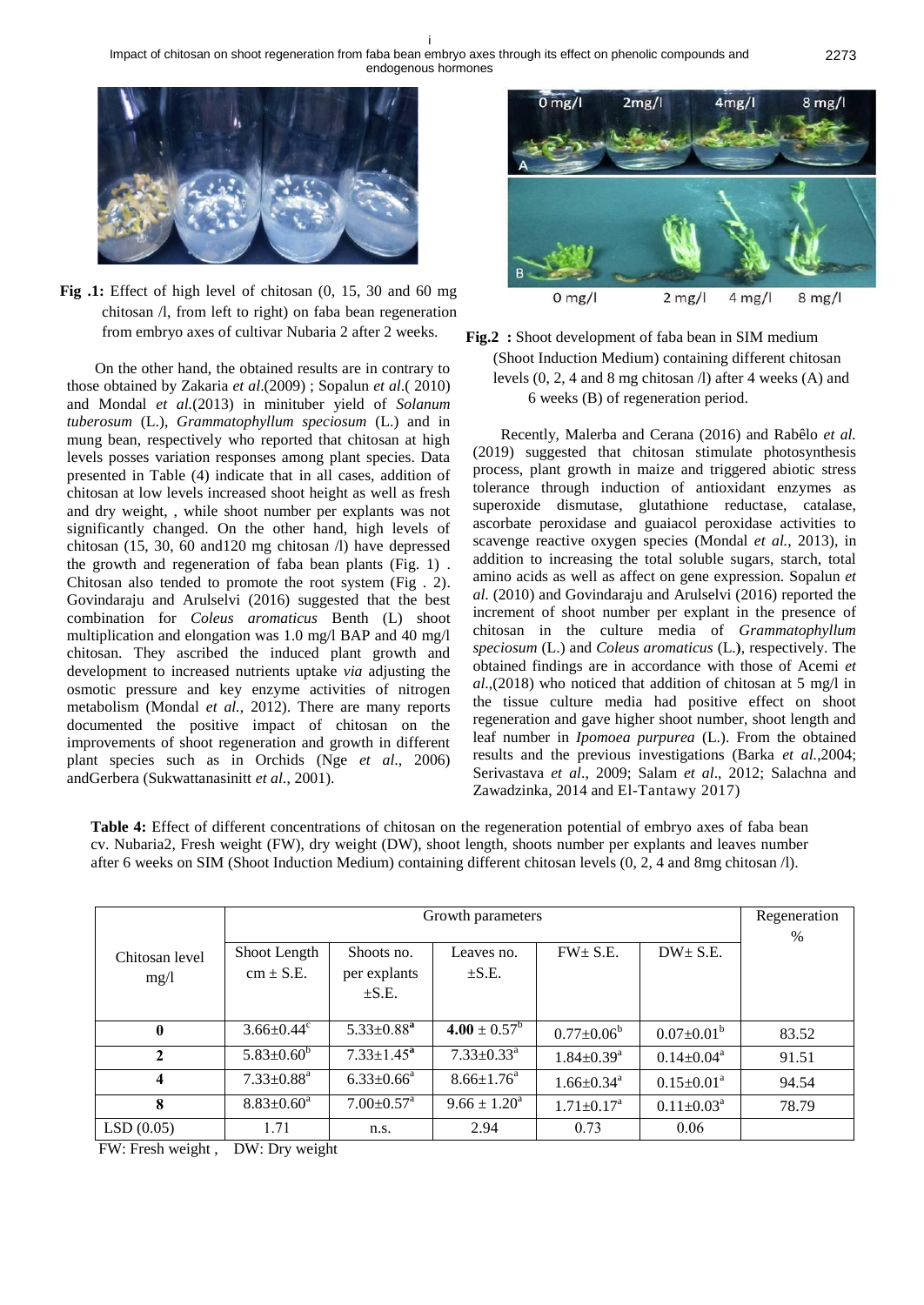in the same trend, Esyanti *et al*.,(2019) observed increment in some growth parameters as plant height, leaves number and chlorophyll content in *Capsicum annuum* exposed to chitosan with improved plant resistance to *Phytophthora* infection.

#### **Effect of chitosan on total soluble phenols**

Soluble phenols and the phenolic concentration in regenerated plantlets of faba bean on SIM medium(Shoot Induction Medium) containing different levels of chitosan were determined (Tables 4 and 5). Ahmed *et al .*,(2019) mentioned that total phenolic contents is working as a powerful antioxidant and playing a beneficial role in various disorders of inflammatory, cancer and diabetes. However, the high phenolic concentration in faba bean has a negative effect on the shoot regeneration from different explants of faba bean. Variations were observed between control and *in vitro* regenerated plants exposed to different level of chitosan. Data presented in Table (5) illustrate that total soluble phenols was increased significantly with increment in chitosan level. The results obtained were in agreements with those of Chakraborty *et al.*,(2009) in *Cocos nucifera* (L.), Ghasemnezhad *et al*.,(2010) in apricot (*Prunus armeniaca* L.), Mathew and Sankar.(2014 ) in *Ocimum* spp, Ahmed Hanafy *et al.*,(2016) in washington navel orange tree, Govindaraju and Arulselvi (2016) in *Coleus aromaticus* (L.) and Rahman *et al*. (2018) in strawberry fruit who found increasing in biochemical content by 2.6 fold (as flavonoids, phenolics, anthocyanins and carotenoids) and increasing osmoprotectants as (total soluble phenol, total sugar and total free amino acids) in comparison with control untreated plants; all of these organic molecules have role in improving plant growth and plant osmosis modulation.

**Table 5:** Determination of total soluble phenols  $(\mu g/g)$  in the regenerated faba bean shoots on SIM medium (Shoot Induction Medium) containing different levels of chitosan.

| Chitosan level mg/l                                              | <b>Total phenols</b><br>$(\mu g/g$ FW.) |
|------------------------------------------------------------------|-----------------------------------------|
|                                                                  | $49.22^{\text{d}}$                      |
|                                                                  | $81.92^{\circ}$                         |
|                                                                  | 120.01 <sup>b</sup>                     |
|                                                                  | $170.00^a$                              |
| LSD(0.05)                                                        | 9.79                                    |
| $\Gamma W L$ , $\Gamma_{\text{max}} L$ , $\Gamma_{\text{max}} L$ |                                         |

FW: Fresh weight

Moreover, Park *et al* .(2019) recorded increasing in phenylpropanoids accumulation after using chitosan at different concentration in Buckwheat (*Fagopyrum esculentum* Moench L.). Our results indicating that increasing in total soluble phenol had no clear negative effect on the growth of faba bean shoots (Table 4). However, high phenolic concentrations slightly decreased the shoot regeneration percentage on SIM medium supplemented with 8mg chitosan/l as compared with other tested chitosan levels (Table 4). Moreover, high phenolic concentrations caused browning in the base of the shoots and the lower part of explants exposed to different level of chitosan (Fig 2).

Precise data for the effect of three levels of chitosan on shoot regeneration frequencies and development in faba bean cv. Nubaria 2 after 6 weeks of culturing the explants are presented in Table (4).

 The best shoot regeneration, as determined by shoot number per explants, was found with the inclusion of 2 mg chitosan /l in combination with 4.5 mg BAP /l (Table 4). Ahmed *et al*.*,*  (2016) found that there is important character for chitosan biopolymer which make adsorption for phenol and adsorption efficiency was 78.4%.

This adsorption character of chitosan may had role in decreasing necrotic and browning effect of phenolic compound releasing in medium during faba bean shoot growth under chitosan treatment. To obtain precise data on the phenolic composition of the regenerated faba bean shoots from embryo axes exposed to different concentration of chitosan, samples were analyzed by HPLC (Table 6). The obtained data reveale that chitosan treatments make induction for biosynthesis of different polyphenols.

**Table(6):** Determination of phenolic concentrations in regenerated faba bean shoots on SIM medium ( Shoot Induction Medium) containing different level of chitosan using HPLC.

|                  | Chitosan level (mg/l)   |           |           |           |
|------------------|-------------------------|-----------|-----------|-----------|
| <b>Phenolic</b>  |                         |           |           |           |
| compound         | $0 \text{ mg/l}$        | 2mg/l     | 4mg/l     | $8$ mg/l  |
| Conc.(µg/g FW)   | Conc. ( $\mu$ g /g FW.) |           |           |           |
| Gallic acid      | 1.10                    | <b>ND</b> | <b>ND</b> | 0.37      |
| Catechol         | 1.74                    | 2.45      | <b>ND</b> | 2.70      |
| p-Hydroxy        | <b>ND</b>               | 12.37     | 17.38     | 0.48      |
| benzoic acid     |                         |           |           |           |
| Caffeine         | 4.07                    | 0.60      | 0.36      | <b>ND</b> |
| Vanillic acid    | <b>ND</b>               | 0.31      | <b>ND</b> | <b>ND</b> |
| Caffeic acid     | 3.53                    | ND        | <b>ND</b> | 0.30      |
| Syringic acid    | 1.76                    | 1.02      | 0.47      | 0.21      |
| Vanillin         | 0.89                    | ND        | 1.55      | 0.53      |
| p- Coumaric acid | 0.16                    | 0.25      | 0.26      | 0.18      |
| Ferulic acid     | 4.94                    | 2.21      | 0.67      | 2.40      |
| Rutin            | 2.92                    | 6.86      | 1.71      | 0.85      |
| Ellagic acid     | 1.09                    | 1.52      | 0.45      | <b>ND</b> |
| Benzoic acid     | 16.35                   | 16.12     | 25.49     | 30.04     |
| o- Coumaric acid | 0.78                    | 0.59      | 0.49      | 0.49      |
| Salicylic acid   | 2.17                    | 2.88      | 0.69      | 0.84      |
| Cinnamic acid    | ND                      | 0.05      | <b>ND</b> | 0.01      |
| Total            | 41.5                    | 47.23     | 49.52     | 39.4      |

#### ND: not detected

These results concluded that polyphenols was increased when using chitosan at level 2 and 4 mg chitosan  $\Lambda$  in the medium which resulted in 47.23  $\mu$ g/g FW and 49.52  $\mu$ g/g FW , respectively. Whilst these polyphenols was decreased with increasing chitosan level to 8 mg chitosan /l with the value of 39.4 µg/g FW (Table 6). Our results in accordance with Park *et al* .,(2019) who studied the effect of 3 different chitosan levels (0.01 % , 0.1% and 0.5%) on polyphenol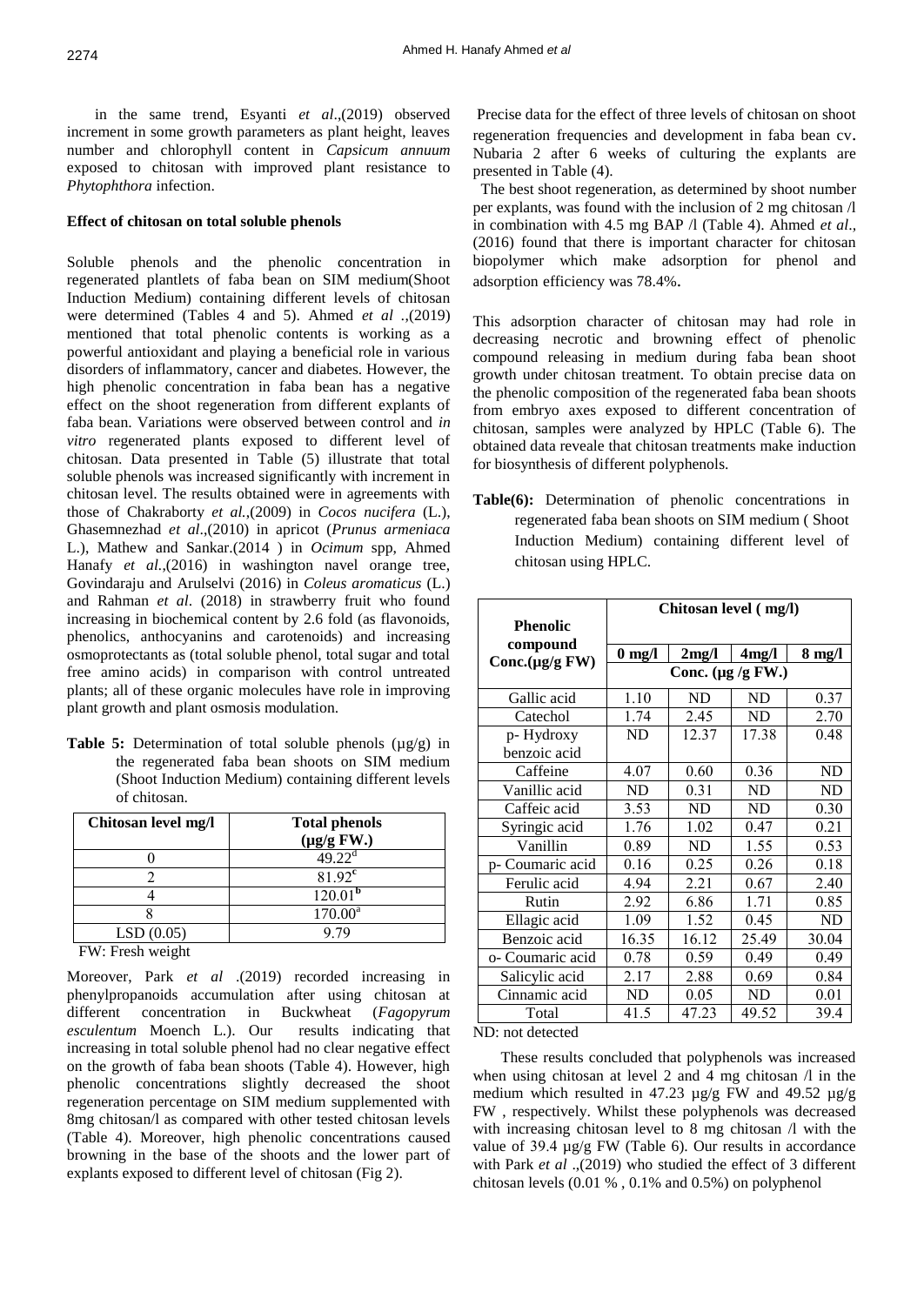accumulation of buckwheat. They found that phenolic compound accumulation increased significantly when used

chitosan at level 0.1% than 0.5% chitosan. Khan *et al*  .,(2003) mentioned that chitosan have a role in increasing the activity of enzymes (phenyl–alanine ammonia lyase PAL and tyrosine ammonia lyase TAL. These enzymes are important enzymes in phenylpropanoid pathway in soybean leaves. The derivatives of this pathway used as precursor for many secondary metabolites including flavonoids and polyphenols (Kim *et al*. ,2005 and Chen *et al.*, 2009). They proved that chitosan treatment induced phenylpropanoid biosynthesis genes after soybean sprout treated with either chitosan or salicylic acid which has role in shoot development by Galal(2012); Agami and Mohamed (2013). Their results indicated that salicylic acid was increased to 2.88 µg salicylic acid /g FW when using concentration of chitosan at 2 mg chitosan /l . Whilst with chitosan at level 4 and 8 mg chitosan /l resulted in decreasing the concentration of salicylic acid to 0.69 and 0.84 µg salicylic acid /g FW , respectively. Vlot *et al.* (2009) described that salicylic acid is considered one of phenolic compound which synthesized by plant. Salicylic acid as a plant hormone have role in regulating plant growth as well as regulating plant response to biotic and abiotic stress. Vicente and Plasencia (2011) suggested that salicylic acid induced seed germination, vegetative growth, respiration and photosynthesis process as well as keep cellular redox state through modulation of plant antioxidant enzymes activity. The results of the present study is in line with Vasconsuelo and Boland (2007) who mentioned that the response of plant to elicitor depend on its concentration which varies by plant species. Current result indicated that syringic acid concentration was decreased with increasing chitosan levels 2, 4 and 8 mg chitosan /l to the records of 1.02 ,0.47 and 0.21 µg syringic acid/g FW , respectively. Similar observations was recorded with ferulic acid, caffeine, rutin, gallic, vanillin, p-coumaric acid, ellagic acid and ocoumaric acid. HPLC analysis result of these phenolic acid compounds indicated the reduction in the concentrations of these phenolic acids with increasing chitosan concentrations. Current results are in a agreement with those reported by Kuiter (1989) who reported that high concentrations of salicylic acid, hydroxybenzoic acid, syringenic acid, caffeic acid, vanillic, p-coumaric and ferrullic acid delayed the seeds germination and growth in different plant species. However, low concentration of these phenolic acids had stimulatory effect. Present result is harmony with Conrath *et al*. ,(1989) who investigated that coumarine was decreased with chitosan treatment in suspension culture in orchid and low concentration of coumarine stimulated shoot growth. With regard to the other phenolic acids such as catechol and benzoic acid, it could be noticed that there are increasing in these polyphenols with increment the chitosan concentrations. These results are in agreement with the findings of Reddy *et al.*,(1999) who mentioned that after treating wheat seeds with chitosan, they found increment in hydroxycinammic acid, p-coumaric acid and caffeic. Increasing the concentration of benzoic acid to 30.04  $\mu$ g /g FW maybe have an negative effect on shoot regeneration percentage specially when using 8 mg chitosan /l as a result

of that shoot regeneration percentage was decreased to 78.79%. Our results in the present study are consistent with findings f Ozpinar *et al***.**,(2017) who noticed inhibtion in root and stem growth when treating seeds of wheat, corn and chickpea with benzoic acid at high concentration of 0.1g benzoic acid/ 70ml purified water. Whilst plant growth was enhanced when using benzoic acid at low concentration of 0.01g benzoic acid / 70ml purified water .

The effect of low levels of chitosan (0, 2, 4 and 8 mg chitosan  $\Lambda$ ) on GA<sub>3</sub> and ABA accumulation was studied. Data presented in Table .(7 ) indicated that there are increasing in GA**<sup>3</sup>** concentration by percentage of 90.6%, 71.07% and 273.0% with increment in chitosan levels to 2, 4 and 8mg chitosan /l, respectively as compared with the control. Morover, it was noticed increment in ABA concentration by percentage of 8.3%, 16.6% and 50.0% with increment in chitosan levels to 2, 4 and 8mg chitosan /l, respectively.

**Table (7).** Determination of plant hormones (GA3 and ABA) concentration in regenerated faba bean shoots on SIM medium (Shoot Induction Medium) containing different concentrations of chitosan using HPLC after culturing the embryo axes for 6 weeks.

| Chitosan level | Plant hormones ( $\mu$ g/100 g FW) |       |  |
|----------------|------------------------------------|-------|--|
| (mg/l)         | GA <sub>3</sub>                    | ABA   |  |
|                | 363                                | 1.200 |  |
|                | 692                                | 1.300 |  |
|                | 621                                | 1.400 |  |
|                | 1354                               | 1.800 |  |

FW: Fresh weight

The obtained results are in agreement with those of Uthairatanakij *et al*.,(2007) and Hanafy Ahmed *et al.*,(2016) in Orchid and in orange tree, respectively who approved that chitosan play a role in increasing the concentration of endogenous plant hormones such as GA<sub>3</sub> and ABA. They ascribed their results to the fact of chitosan might make induction for terpenoid formation. Zhou *et al*.,(2002) reported the elevation of GA**<sup>3</sup>** and indole acetic acid concentration associated with enhancement of seed germination of peanut seeds after soaking in chitosan. In the same treat, Coqueiro *et al*.,(2015) proved that chitosan treatment lead to change in the metabolism of some hormones in sweet orange. From these results it can be suggested that the treatment with chitosan at level 2 and 4mg chitosan /l were effective for shoot regeneration from embryo axes in combination with BAP at a concentration of 4.5mg BAP /l. In this respect, Ahmed *et al.,* (2017) found that the application of irradiated chitosan to *Mentha piperita* (L.) increased plant active constituents such as menthol. Also ,Gupta and Chakrabatry (2013) mentioned that GA<sub>3</sub> have essential role in the induction of seed germination and transition of meristematic tissue to shoot growth. These findings are in accordance with obtained results from the present study.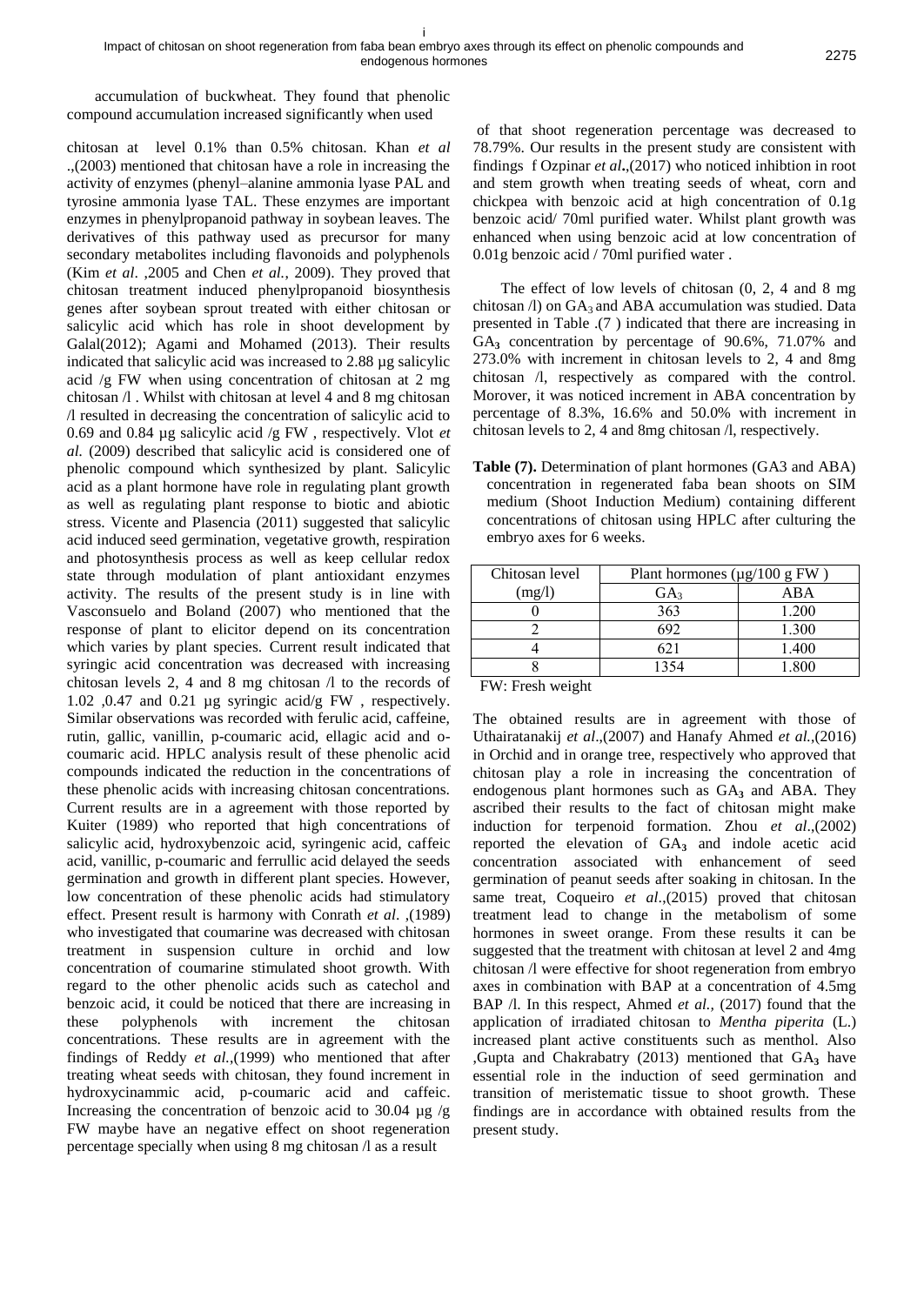## **Conclusion**

In conclusion, the appropriate chitosan level for faba bean regeneration from embryo axes was elucidated. Faba bean regeneration frequency from mature embryo axes was increased when exposed to chitosan at low level . Whilst high level of chitosan completely depressed the plant regeneration. Moreover, chitosan application increased growth parameters and total soluble phenols. Also chitosan treatment at low level lead to changes in polyphenole biosynthesis as salicylic acid which have stimulation effect on shoot regeneration. As well as chitosan induced GA**<sup>3</sup>** and ABA synthesis.

# **Acknowledgments**

This study was supported by the Research-Group Linkage Programme of Alexander von Humboldt (AvH) foundation (2015-2019) between Leibniz University Hannover and National Research Centre (NRC). M.S. Hanafy was the PI of this programme in collaboration with H. Stützel. Also, the authors would like to thank Prof. H-J Jacobsen, Hannover University for his endless support during performing this work.

#### **References**

- Abdelwahd, R.; Hakam, N.; Labhilili, M. and Udupa, S.M. (2008).Use of an adsorbent and antioxidants to reduce the effects of leached phenolics in *in vitro* plantlet regeneration of faba bean. African Journal of Biotechnology, 7(8): 997-1002.
- Acemi,A.; Bayrak, B.; Demiryirek, E.; Gun, E.; Elcueddari, N.E. and Ozen, F.(2018). Comparative analysis of the effects of chitosan and common plant growth regulators on *in vitro* propagation of *Ipomea purpurea* (L.) Roth from nodal explants. *In Vitro* Cellular & Developmental Biology Plant ,54:537-544.
- Agami, R.A. and Mohamed,F.G.(2013). Exogenous treatment with indole-3-acetic acid and salicylic acid alleviates cadmium toxicity in wheat seedling Ecotoxicology Environmental Safety, 94:164-171.
- Ahmed, A.M.; Ridha, A.M. and Kadim, N.A.(2016). Use of biopolymer adsorbent in the removal of phenol from aqueous solution. American Journal of Materials Science , 6(4): 95-104.
- Ahmed,B.; Khan, M.M.A.; Sadiq, Y.; Shabbi, A. and Uddin,M.(2017).Exogenously sourced  $\gamma$  –irradiated chitosan mediated regulation of growth, physiological, quality attributes and yield in *Mentha piperrital* (L.) .Turkish Journal of Biology , 41:388-401.
- Ahmed,R.; Tariq ,M. ; Hussain,M.; Andleeb ,A.; Masoud,M.S.; Ali,I.; Mraiche,F. and Hasan,A.(2019). Phenolic contents-based assessment of therapeutic potential of Syzygium cumini leaves extract.Journal. PLoS ONE.,14(8):1-16.
- Anwar, F.; Alghamdi, S. S .; Ammar, M.H. and Siddique,K.H.M.(2011).An efficient *in vitro* regeneration protocol for faba bean (*Vicia faba* L.) .Journal of Medicinal Plants Research,5(28): 6460-6467.
- Babaoglu, M. ; Davey,M. R. and Power, J.B.(2000). Genetic engineering of grain legumes: key transformation events. AgBiotechNet ,2:1-8.
- Barka, E .A. ; Eullaffroy, P.; Clement, C. and Vernet,G.(2004). Chitosan improves development and protects *Vitis vinifera* (L.) ) against *Botrytis Cinerea* . Plant Cell Reports,22:608-614.
- Bond, D. A. (1987). Recent developments in breeding field beans (*Vicia faba* L*.)*. Plant Pakistan Journal of Biological Science,12:1164-1173.
- Esyanti, R. R.; Dwivany, F.M.; Mohani, S.; Nugrahapraja, H.and Meitha, K.(2019). Foilar application of chitosan enhances growth and modulates expression of defense genes in chilli pepper (*Capsicum annuum* L.). Australian Journal of Crop Science ,13(1):55-60.
- Folin, O. and Ciocalteu, V.(1927). On tyrosine and tryptophane determinations in proteins. J. Biol. Chem., 73: 627–650.
- Galal, A . (2012). Improving effect of salicylic acid on the multipurpose tree (*Ziziphus Spina -christi* L.) wild tissue culture. American Journal of Plant Sciences ,3(7):947- 952.
- Gamborg,O.L.; Miller ,R.A. and Ojima, K .(1968) .Nutrient requirements of suspension cultures of soyabean root cells. Exp. Cell Res. ,50: 151–158.
- [Ghasemnezhad,](https://www.researchgate.net/profile/Mahmood_Ghasemnezhad) M.; [Shiri,](https://www.researchgate.net/profile/Mohammad_Ali_Shiri) M.A. and [Sanavi,](https://www.researchgate.net/scientific-contributions/2107744411_M_Sanavi)M. (2010). Effect of chitosan coatings on some quality indices of apricot (*Prunus armeniaca* L.) during cold storage. Caspian Journal of Environmental Sciences ,8(1):25-33.
- Govindaraju,S. and Arulselvi, P. I. (2016). Effect of cytokinin combined elicitors (L. phenylalanine, salicylic acid and chitosan) on *in vitro* propagation, secondary metabolities and molecular characterization of medicinal herb (*Coleus aromaticus* Benth L.).Journal of the Saudi Society of Agricultural Science, 17(4):435-444.
- Gupta ,R. and Chakrabarty ,S.K. (2013).Gibberellic acid in plant still a mystery unresolved. Plant Signaling &Behavior ,8(9):1-5 .
- Hanafy Ahmed,A.H. ;Nesiem,M.R.A.; Allam ,H.A.A. and El-Wakil,A.F.(2016). Effect of pre-harvest chitosan foliar application on growth, yield and chemical composition of Washington navel orange trees grown in two different regions. African Journal of Biochemistry Research, 10(7): 59-69.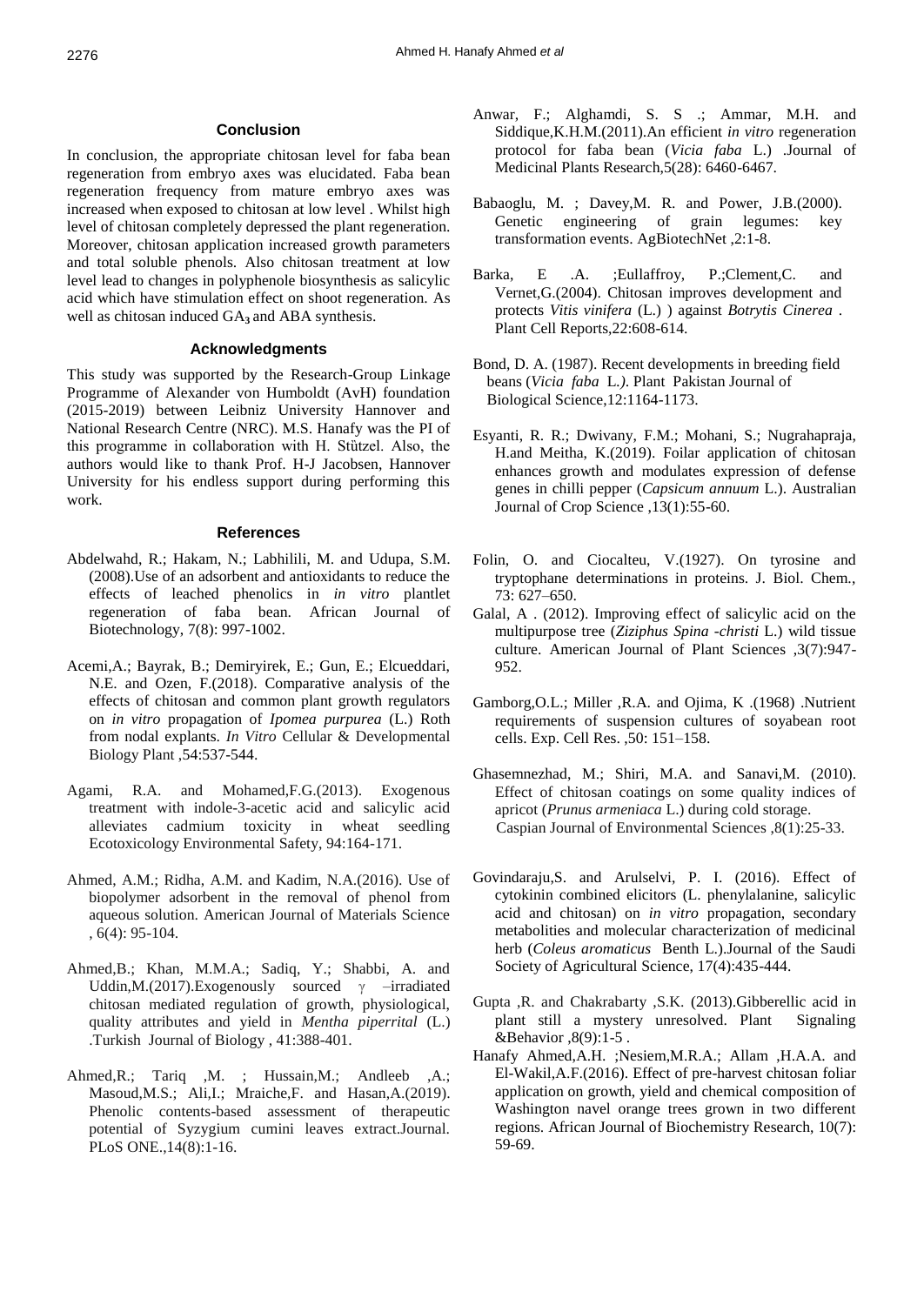- Hanafy, M.S.; El-Banna, A .;Schumacher, H.M.; Jacobsen, H.J. and Hassan F.S.(2013). Enhanced tolerance to drought and salt stresses in transgenic faba bean (*Vicia faba* L.) plants by heterologous expression of the PR10a gene from potato. Plant Cell Rep., 32:663- 674.
- Hanafy, M.S.; Jacobsen, H.J. ; Bo¨ttinger, P. and Pickardt, T. (2008). Agrobacteri*um*-mediated genetic transformation of faba bean (*Vicia faba* L.) In: Kirti PB (ed) Handbook of new technologies for genetic improvement of legumes. The Haworth Press, Taylor & Francis Group, New York, pp. 287–300.
- Hanafy, M.S.; Pickardt,T.; Kiesecker, H. and Jacobsen, H. (2005). *Agrobacterium*–mediated transformation of faba bean (*Vicia faba* L.) using embryo axes. Euphytica, 142:227-236.
- Hansen, G. and Wright, M. S. (1999). Recent advances in the transformation of plants. Trends in Plant Science, 4: 226- 231.
- Horemans, S.; Van Onckelen, H. A.; Rudelsheim,P. and De Greef, J. A.(1984).Study of parameters involved in the determination of IAA and ABA in plant materials. Journal of Experimental Botany, 35(12): 1832-1845 .
- Huang,M.; Fong,C.W; Khor,E.and Lim,L.Y.(2005). Transfection efficiency of chitosan vectors: Effect of polymer molecular weight and degree of deacetylation .Journal of controlled released ,106(3):391-406.
- Islam,S.;Bhuiyan,M.A.R. and Islam .M.N.(2017). Chitin and Chitosan: Structure, Properties and Applications in Biomedical Engineering .Journal of Polymers and the Environment , 25:854-866.
- Jones, M. G.; Metzger, J.D. an Zeevaart,J.D.(1980).Fractionation of gibberellins in plant extracts by reverse phase high performance liquid chromatography. Journal of Plant Physiology, 65: 218– 221.
- Khalafalla , M.M. and Hattori , K .(1999).A combination of thidiazuron and benzyladenine promotes multiple shoot production from cotyledonary node explants of faba bean (*Vicia faba* L.). Plant Growth Regulation , 27: 145–148
- Khalafalla, M.M. and Hattori,K.(2000).Differential *in vitro* direct shoot regeneration responses in embryo axis and shoot tip explants of faba bean .Breeding Science, 50(2):117-122.
- Khan,W.M.;Prithvira, J,B .and Smith, D.L.(2003). Chitosan and chitin oligomer increase phenyl alanine ammonia– lyase and tyrosine ammonia–lyase activities in soybean leaves, Journal of Plant Physiology , 160(8):859-863.
- Kim, H.J. ;Chen,F.; Wang,X. and Rajapkse,N.C.(2005).Effect of chitosan on the biological
- properties of Sweet basil (*Ocimum Basilicum* L.). J.Agric .Food Chem., 53(9):3696-3701.
- Klenotičová ,H.; Smykalova, I.V.A.; Svabova, L.and Griga,M.(2013). Resolving browining during establishment of explants culture in *Vicia faba* ( L.) for genetic transformation. Acta Universitatis Agriculturae et Silviculturae Mendelianae Brunensis, 5:1279–1288.
- Kohle, H.; Jeblick, W.; Poten ,F.; Blaschek, W. and Kauss, H. (1985). Chitosan elicited callose synthesis in soybean cells as a Ca2?- dependent process. Journal of Plant Physiology, 77:544–551.
- Kowalski ,B.; Terry ,F.J.; Herrera, L. and Peñalver, D.A. (2006). Application of soluble chitosan *in vitro* and in the greenhouse to increase yield and seed quality of potato minitubers. Potato Research, 49: 167–176.
- Kuiter, S.A.T.(1989). Effects of phenolic acids on germination and early growth of herbaceous wood land plants. Journal of Chemical Ecology,15(2):467-479.
- Malerba,M. and Cerana,R.(2016).Chitosan effects on plant systems .International Journal of Molecular Sciences,17(7):1-15.
- Mathew, R. and Sankar,P.D.(2014). Comparison of major secondary metabolites quantified in elicited cell cultures, non-elicited cell cultures, callus cultures and field grown plants of *Ocimum*. International Journal of Pharmacy and Pharmaceutical Sciences ,6(2):102-106.
- Metry, E.A. ;Ismail ,R.M.; Hussien ,G.M. and Nasr EL-Din ,T.M.(2007).Regeneration and microprojectile –mediated transformation in *Vicia faba* (L.) Arab J. Biotech. ,10 (1):23-36.
- Mohamed, M.F.; Read, P.E. and Coyne, D.P.(1992). Plant regeneration from *invitro* culture of embryonic axis explants in common and tepary bean .Journal of American Society for Horticulture Science ,117(2):332- 336.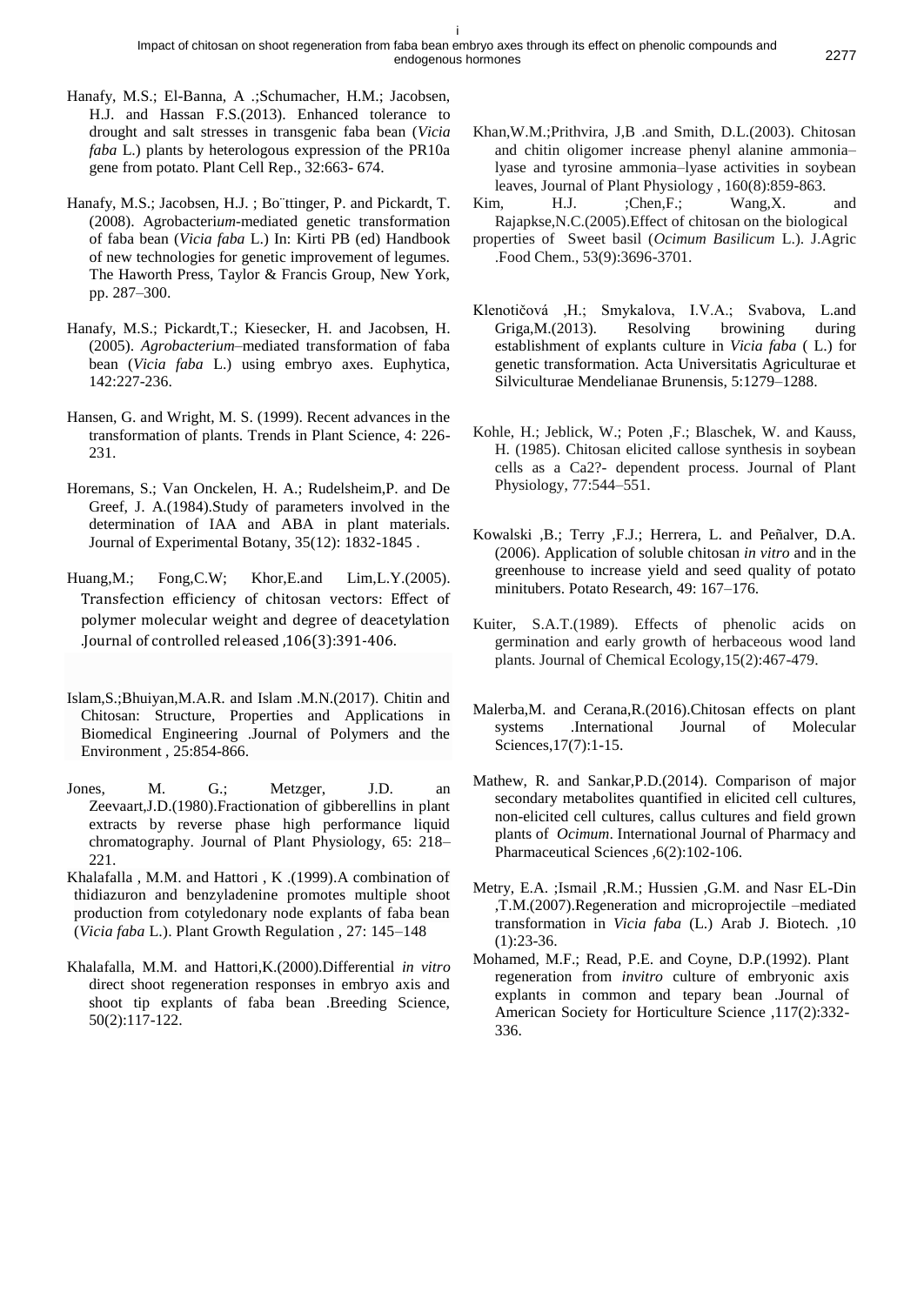- Mondal,M.M.A.; Malek,M.A.; Puteh,A.B. and Ismail ,M.R.(2013). Foilar application of chitosan on growth and yield attributes of mungbean (*Vigna radiata* (L.) Wilczek) .Bangladesh Journal of Botany,42(1):179-183.
- Mondal ,M.M.A.; Malek,M.A.; Puteh,A.B.; Ismail,M.R.; Ashrafuzzaman,M. and Naher,L.(2012). Effect of foliar application of chitosan on growth and yield in okra. Australian Journal of Crop Science ,6(5):918-921.
- Murashige, T. and Skoog, F. (1962) .A revised medium for rapid growth and bio assays with tobacco tissue cultures. Physiol. Plantarum, 15:473-497.
- Nge, K.L.; New, N. ; Chandrachang, S. and Stevens, W.F. (2006). Chitosan as a growth stimulator in orchid tissue culture. Plant Sci., 170:1185–1190.
- Ozpinar,H. ;Dag,S. and Yigit,E.(2017).Alleophatic effects of benzoic acid ,salicylic acid and leaf extract of *Persica vulgaris* Mill (Rosaceae) .South Africa Journal of Botany ,108:102-109.
- Park,C.H. ; Yeo,H.J. ;Park,Y.E. ;Chun,S.W. ;Chung,Y.S.; Lee,S.Y. and Park,S.U.(2019). Influence of chitosan ,salicylic acid and jasmonic acid on phenyl propanoid accumulation in germinated Buck wheat (*Fagopyrum esculentum* Moench.) . Foods, 8:153-163.
- Rabêlo, V.M.; Magalhaes, P.C.; Bressanin, L.A. ;Carvalho, D.T.; Reis, C.O.D.; Karam, D.; Doriguetto,A.C.; Santos, M.H.D.; Filho, P.R.D.S.S. and Souza, T.C.D.(2019). Application of a mixture of some synthetic chitosan derivatives induces tolerance to water deficit in maize, improving the antioxidant system and increasing photosynthesis and grain yield. Scientific Reports, 9:8164-8177.
- Rahman, M.; Mukta, J.A.; Sabir, A.A.; Gupta, D. R.; Mohiud-Din, M.; Hasanuzzaman, M.; Miah, M.G.; Rahman],M. and Islam, M.T.(2018).Chitosan biopolymer promotes yield and stimulates accumulation of antioxidants in strawberry fruit . Journal PLOS ONE, 13(9):1-14.
- Ray, H. and Georges, F. (2010). A genomic approach to nutritional, pharmacological and genetic issues of faba bean (*Vicia faba*): prospects for genetic modifications. GM Crops, 1 (2): 99-106.
- Reddy,M.V.; Arul,J.; Angers,P. and Couter ,L.(1999).Chitosan treatment of wheat seeds induces resistance to *Fusarium graminearum* and improves seed quality .J. Agric. Food Chem., 47:1208-1216.
- Salachna, P. and Zawadzinka ,A. (2014) . Effect of chitosan on plant growth, flowering and corms yield of potted freesia. Journal of Ecological Engineering ,15(3):97-102.
- Salam, M.A.; Jammes, F.; Hossain, M.A.; Ye,W.; Nakamura, Y. ;Mori,I.C. ;Kwak,J.M. and Murata,Y.(2012).MAP kinases , MPK9 and MPK 12, regulate chitosan -induced stomatal closure. Biosci.Biotechnol .Biochem.,67(9) : 1-3.
- Schneider,S. (2014) .Quality analysis of extra virgin olive oils–Nutritive Benefits–Phenolic Compounds in Virgin

Olive Oil. Aligent Technologies Application note , parts 6 publication number 5991.

- Selva,E. ; Stouffs ,B. and Briquet,M.(1989). *In vitro* propagation of *Vicia faba* (L.). by micro-cutting and multiple shoot induction. [Plant Cell, Tissue and Organ](https://link.springer.com/journal/11240)  [Culture,](https://link.springer.com/journal/11240) 18(2) :167–179.
- Serivastava ,N.; Gonugunta , V.K.; Puli ,M.R.and Raghavendra,A.S.(2009). Nitric oxide production occurs downstream of reactive oxygenspecies in guard cells during stomatal closure induced by chitosan in abaxial epidermis of *Pisum sativum* . Planta ,229(4): 757–765.
- Sharif ,R. ;Mujtaba,M.; Rahman ,M.U.; Shalmani ,A.; Ahmad, H.;Anwar,T. ; Tianchan, D. and Wang ,X. (2018). The multifunctional role of chitosan in horticultural crops. Molecules ,23(4):872-892.
- Singleton ,V.L. and Rossi,J.A. J. R. (1965). Colorimetry of total phenolics with phosphotungstic acid reagent ,American Journal of Enology and Viticulture ,16:144- 158.
- Snedecor, G.W. and Cohran,W.G.(1989).Statical methods , Eighten Edition, Iowa State University Press,503.
- Sopalun ,K.;Thammasiri, K. and Ishikawa, K.(2010). Effects of chitosan as the growth stimulator for *Grammatophyllum speciosum* (L.) *in vitro* Culture. [Plant](https://link.springer.com/journal/11240)  [Cell ,Tissue and Organ Culture](https://link.springer.com/journal/11240) ,4 (11): 828-830.
- Sukwattanasinitt, M.; Suriyachan, K. and Chandrkrachang, S.( 2001). Effects of chitosan on the growth of gerbera flower plant (*Gerbera jamesonii*). In: Proc. of the 8<sup>th</sup> International Conference on Chitin and Chitosan and 4<sup>th</sup> Asia Pacific Chitin and Chitosan Symposium, pp. 142– 143.
- Taha, R.M. and Francis, D. (1990). The relationship between polyploidy and organogenetic potential in embryo and root-derived tissue cultures of *Vicia faba* L. [Plant Cell, Tissue and Organ Culture,](https://link.springer.com/journal/11240)22(3): 229–236.
- Tegeder, M.; Gebhardt, D.; Schieder, O. and Pickardt, T. (1995). Thidiazuron-induced plant regeneration from protoplasts of *Vicia faba* cv. Mythos. Plant Cell Rep.,15:164–169.
- Uthairatanakij, A; Silva, J. T. and Obsuwan, K.( 2007). Chitosan for improving orchid production and quality. Orchid Science and Biotechnology, 1(1):2-5.
- Vasconsuelo,A. and Boland ,R.(2007).Molecular aspects of the early stages of elicitation of secondary metabolites in plant. J. Plant Science, 172(5): 861-875.
- Vicente,M.R.S. and Plasencia,J.(2011). Salicylic acid beyond defence: its role in plant growth and development .Journal of Experimental Botany, 62(10):3321-3338.